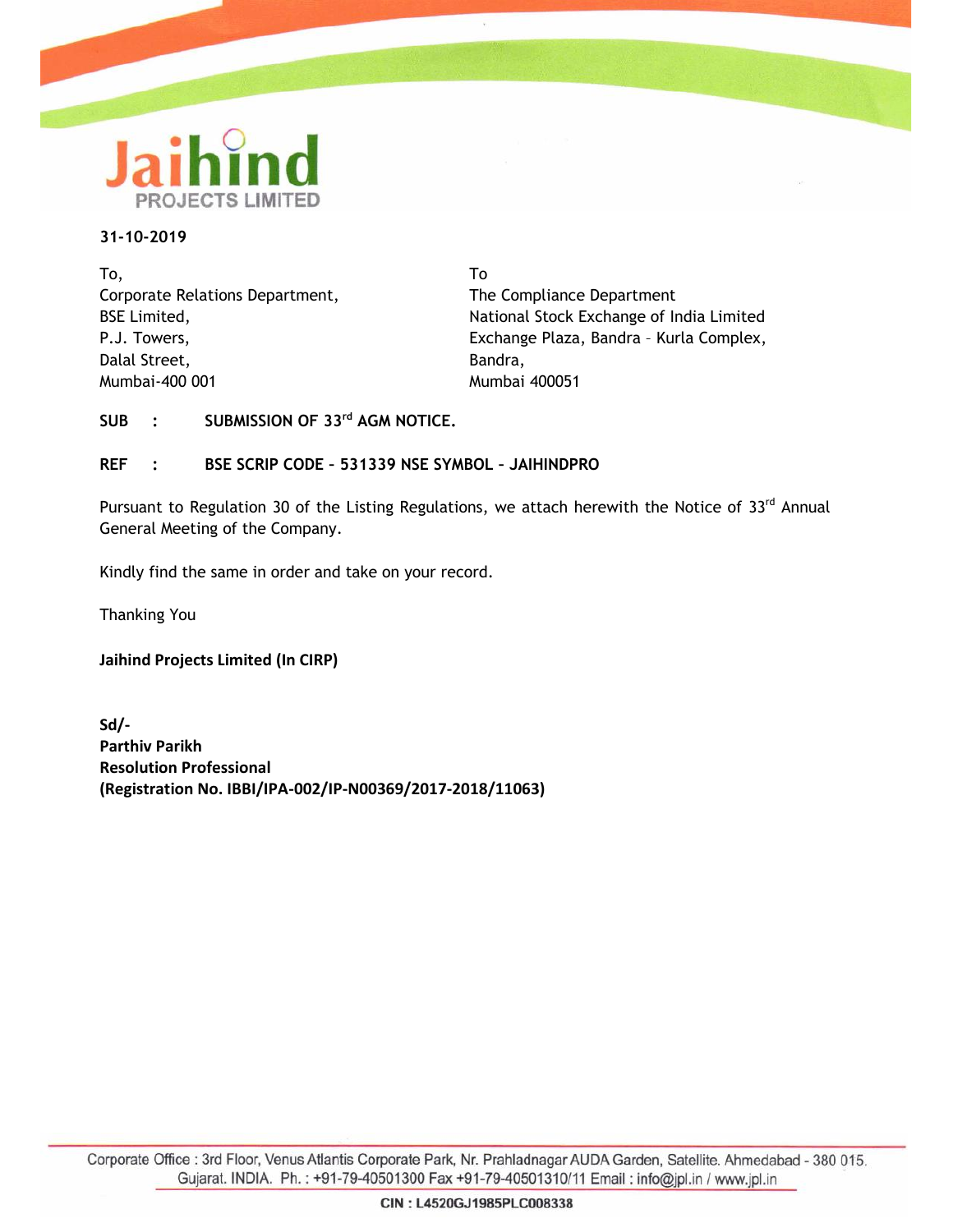# **NOTICE**

**Jaihind Projects Limited** is under Corporate Insolvency Resolution Process (CIRP) of the Insolvency and Bankruptcy Code 2016 (IBC) in terms of Order passed by the Hon'ble National Company Law Tribunal (NCLT), Ahmedabad Bench with effect from 2<sup>nd</sup> November, 2018. Mr. Premnarayan Tripathi appointed as Interim Resolution Professional by NCLT vide its Order dated 2<sup>nd</sup> November, 2018. Its affairs, business and assets are being managed by the Resolution Professional Mr. Parthiv Parikh who was appointed as Resolution Professional (RP)vide order dated January 23, 2019 by Hon'ble NCLT, Ahmedabad Bench in place of Interim Resolution Professional. In view, the ensuing Annual General Meeting is being convened by the Resolution Professional.

Under Section 17 of the IBC 2016 the powers of the Board are suspended and the same are vested on the Resolution Professional, Mr. Parthiv Parikh.

Notice is hereby given that the 33rd ANNUAL GENERAL MEETING of the Members of **Jaihind Projects Limited** will be held at –

| Date  | $\mathcal{L}$  | 19 <sup>th</sup> November, 2019                          |
|-------|----------------|----------------------------------------------------------|
| Dav   | $\mathbf{r}$   | Tuesday                                                  |
| Time  | $\bullet$      | 09:30 A.M.                                               |
| Place | $\mathbb{R}^n$ | 3rd Floor, Venus Atlantis, Nr. Prahladnagar AUDA Garden, |
|       |                | Anandnagar Road, Satellite, Ahmedbad 380015              |

To transact the following business:

### **ORDINARY BUSINESS**:

- 1. To receive, consider and adopt the Audited Balance Sheet as at 31 March 2019, the Statement of Profit and Loss for the financial year ended as on that date, together with the Reports of Board of Directors and Auditors thereon.
- 2. To ratify the appointment of Statutory Auditors and to fix their remuneration and in this regard consider and if thought fit, to pass with or without modification(s), the following resolution as an ordinary resolution

"RESOLVED THAT, pursuant to provisions of section 139 and other applicable provisions if any of the Companies Act, 2013 and the rules framed there under, the appointment of M/s. N. K. Aswani & Co., Chartered Accountants (Firm Registration No. 100738W) be and is hereby ratified as Statutory Auditors of the Company to hold the office from the conclusion of this Annual General Meeting until the conclusion of next Annual General Meeting of the Company on such remuneration as may be mutually decided by the Resolution Professional[RP] of the Company and auditors."

> **For Jaihind Projects Limited (Company under Corporate Insolvency Resolution Process)**

**Place: Ahmedabad Date: 10.10.2019**

**Parthiv Parikh Chetan K. Tolani Resolution Professional Whole-time Director IBBI/IPA-002/IP-N00369/2017-2018/11063 DIN: 02529867**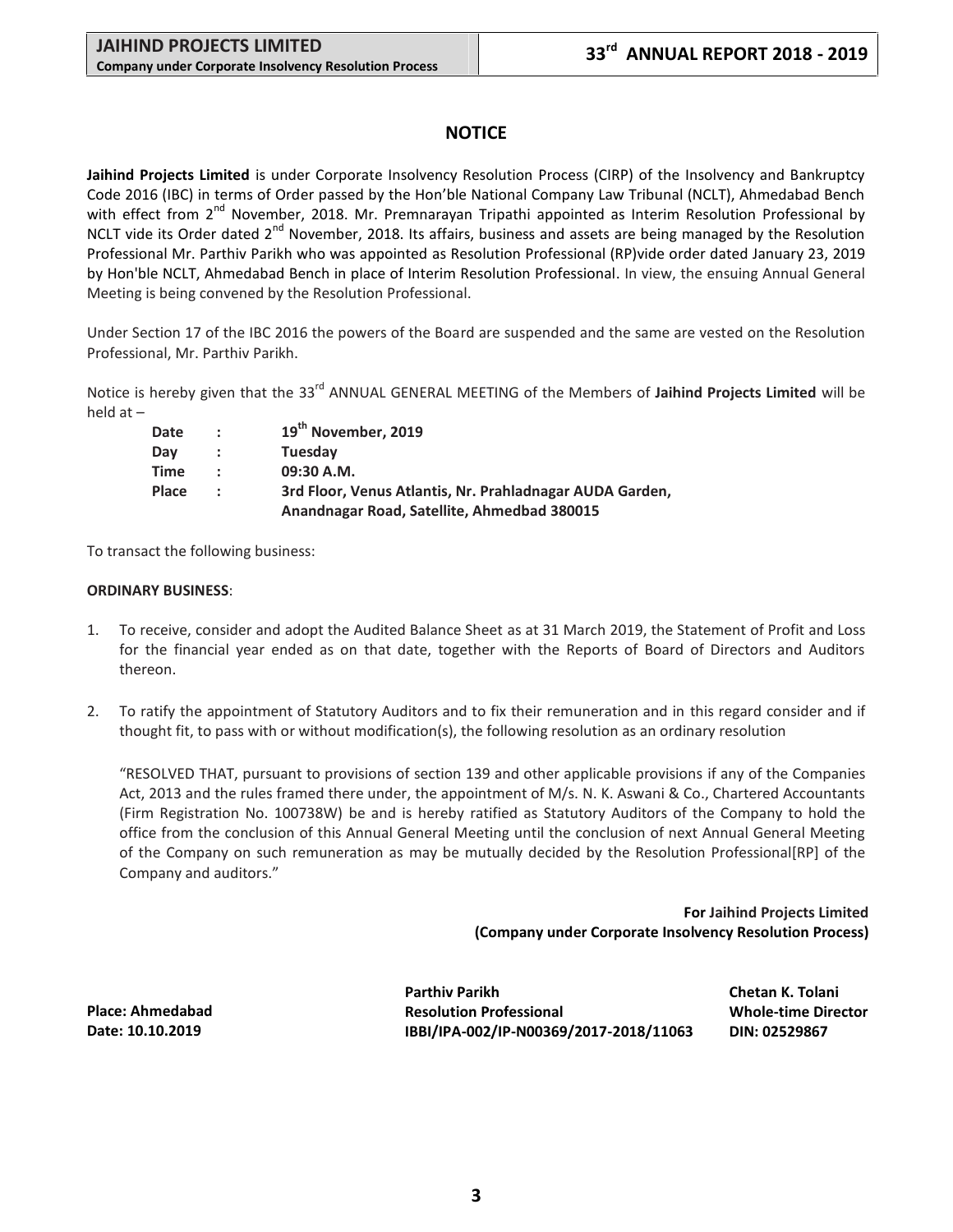## **NOTES:**

1. A MEMBER ENTITLED TO ATTEND AND VOTE IS ENTITLED TO APPOINT A PROXY TO ATTEND AND VOTE ON HIS / HER BEHALF AND THE PROXY NEED NOT BE A MEMBER OF THE COMPANY.

Pursuant to the provisions of Section 105 of the Companies Act, 2013, a person can act as a proxy on behalf of not more than fifty members and holding in aggregate not more than ten percent of the total Share Capital of the Company. Members holding more than ten percent of the total Share Capital of the Company may appoint a single person as proxy, who shall not act as a proxy for any other Member. *The instrument of Proxy, in order to be effective, should be deposited at the Registered Office of the Company, duly completed and signed, not later than 48 hours before the commencement of the meeting*. A Proxy Form is annexed to this Report. Proxies submitted on behalf of limited companies, societies, etc., must be supported by an appropriate resolution / authority, as applicable.

- 2. *Members/Proxies should bring the Attendance Slip duly filled in for attending the Meeting*. Attendance Slip is attached to the Proxy Form. Members holding shares in dematerialized form are requested to bring their DP ID and Client ID for identification.
- 3. Corporate Members intending to send their Authorized Representatives to attend the Meeting are requested to send a Certified Copy of the Board Resolution authorizing their Representatives to attend and vote at the Annual General Meeting.
- *4. The Register of Members and Share Transfer Books of the Company will remain closed from 13th November, 2019 to 19 th November, 2019 (both days inclusive).*
- 5. **Voting through Electronic means**: Pursuant to Section 108 of the Companies Act, 2013, read with the Rule 20 of Companies (Management and Administration) Amendment Rules, 2015 in pursuance with the Regulation 44 of Securities and Exchange Board Of India (Listing Obligations and Disclosure Requirements) Regulations, 2015, the Company is pleased to provide the facility to Members to exercise their right at the 33<sup>rd</sup> Annual General Meeting (AGM) by electronic means and the business may be transacted through e-voting services provided by Central Depository Services Limited (CDSL).

Members who have cast their votes by remote e-voting prior to the AGM may attend the AGM but shall not be entitled to cast their vote again.

The facility for voting through ballot will be made available at the AGM, and members attending the AGM who have not cast their vote by remote e-voting will be able to exercise their right at the AGM.

## **PROCEDURE FOR E-VOTING**

The instructions for shareholders voting electronically are as under:

- (i) The voting period begins on *16th November, 2019 (9 A.M.) and ends on 18th November, 2019 (5 P.M)*. During this period shareholders' of the Company, holding shares either in physical form or in dematerialized form, as on the cut-off date (i.e. the record date), being *12th November, 2019*, may cast their vote electronically. The e-voting module shall be disabled by CDSL for voting thereafter.
- (ii) The shareholders should log on to the e-voting website www.evotingindia.com.
- (iii) Click on Shareholders.
- (iv) Now Enter your User ID
	- a. For CDSL: 16 digits beneficiary ID,
	- b. For NSDL: 8 Character DP ID followed by 8 Digits Client ID,
	- c. Members holding shares in Physical Form should enter Folio Number registered with the Company.
- (v) Next enter the Image Verification as displayed and Click on Login.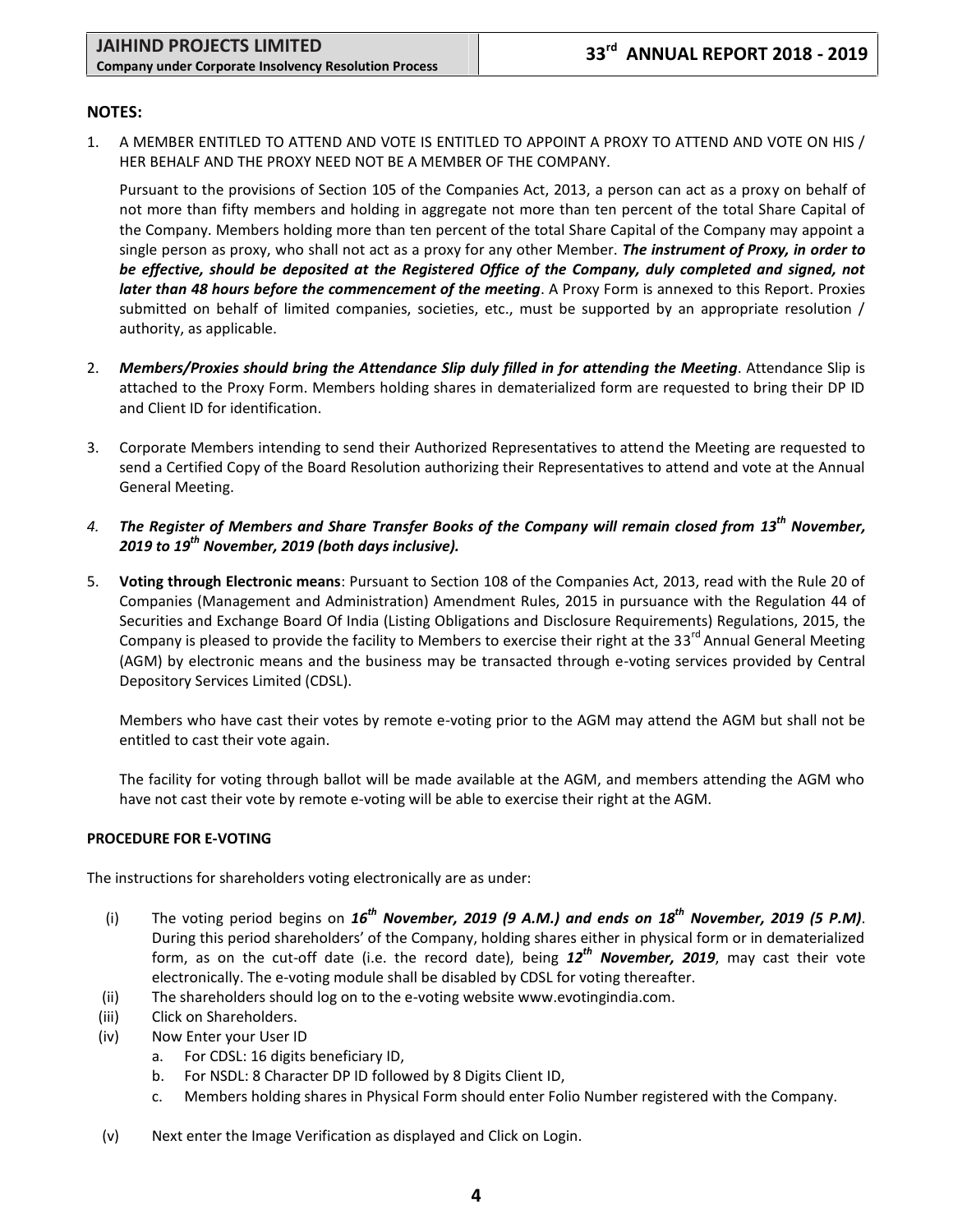- (vi) If you are holding shares in demat form and had logged on to www.evotingindia.com and voted on an earlier voting of any company, then your existing password is to be used.
- (vii) If you are a first time user follow the steps given below:

|                                 | FOR MEMBERS HOLDING SHARES IN DEMAT FORM AND PHYSICAL FORM<br>EVSN - 191023002                                                                                                                                                                                                                                                                                                                                                                                                                                                                                                                                                                                                                                                                                           |
|---------------------------------|--------------------------------------------------------------------------------------------------------------------------------------------------------------------------------------------------------------------------------------------------------------------------------------------------------------------------------------------------------------------------------------------------------------------------------------------------------------------------------------------------------------------------------------------------------------------------------------------------------------------------------------------------------------------------------------------------------------------------------------------------------------------------|
| <b>PAN</b>                      | Enter your 10 digit alpha-numeric *PAN issued by Income Tax Department (Applicable<br>for both demat shareholders as well as physical shareholders)<br>Members who have not updated their PAN with the Company/Depository<br>Participant are requested to use the first two letters of their name and the 8 digits<br>of the sequence number in the PAN Field. The sequence number is printed on<br>address label/stickers affixed on the back page of the Annual Report.<br>In case the sequence number is less than 8 digits enter the applicable number of<br>$\bullet$<br>O's before the number after the first two characters of the name in CAPITAL<br>letters. Eg. If your name is Ramesh Kumar with sequence number 1 then enter<br>RA00000001 in the PAN field. |
| <b>DOB</b>                      | Enter the Date of Birth as recorded in your demat account or in the company records<br>for the said demat account or folio in dd/mm/yyyy format.                                                                                                                                                                                                                                                                                                                                                                                                                                                                                                                                                                                                                         |
| Dividend Bank<br><b>Details</b> | Enter the Dividend Bank Details as recorded in your demat account or in the company<br>records for the said demat account or folio.                                                                                                                                                                                                                                                                                                                                                                                                                                                                                                                                                                                                                                      |
|                                 | Please enter the DOB or Dividend Bank Details in order to login. If the details are<br>٠<br>not recorded with the depository or company please enter the member id / folio<br>number in the Dividend Bank details field as mentioned in instruction (iv).                                                                                                                                                                                                                                                                                                                                                                                                                                                                                                                |

- (viii) After entering these details appropriately, click on "SUBMIT" tab.
- (ix) Members holding shares in physical form will then directly reach the Company selection screen. However, members holding shares in demat form will now reach 'Password Creation' menu wherein they are required to mandatorily enter their login password in the new password field. Kindly note that this password is to be also used by the demat holders for voting for resolutions of any other company on which they are eligible to vote, provided that company opts for e-voting through CDSL platform. It is strongly recommended not to share your password with any other person and take utmost care to keep your password confidential.
- (x) For Members holding shares in physical form, the details can be used only for e-voting on the resolutions contained in this Notice.
- (xi) Click on the EVSN for the JAIHIND PROJECTS LIMITED.
- (xii) On the voting page, you will see "RESOLUTION DESCRIPTION" and against the same the option "YES/NO" for voting. Select the option YES or NO as desired. The option YES implies that you assent to the Resolution and option NO implies that you dissent to the Resolution.
- (xiii) Click on the "RESOLUTIONS FILE LINK" if you wish to view the entire Resolution details.
- (xiv) After selecting the resolution you have decided to vote on, click on "SUBMIT". A confirmation box will be displayed. If you wish to confirm your vote, click on "OK", else to change your vote, click on "CANCEL" and accordingly modify your vote.
- (xv) Once you "CONFIRM" your vote on the resolution, you will not be allowed to modify your vote.
- (xvi) You can also take out print of the voting done by you by clicking on "Click here to print" option on the Voting page.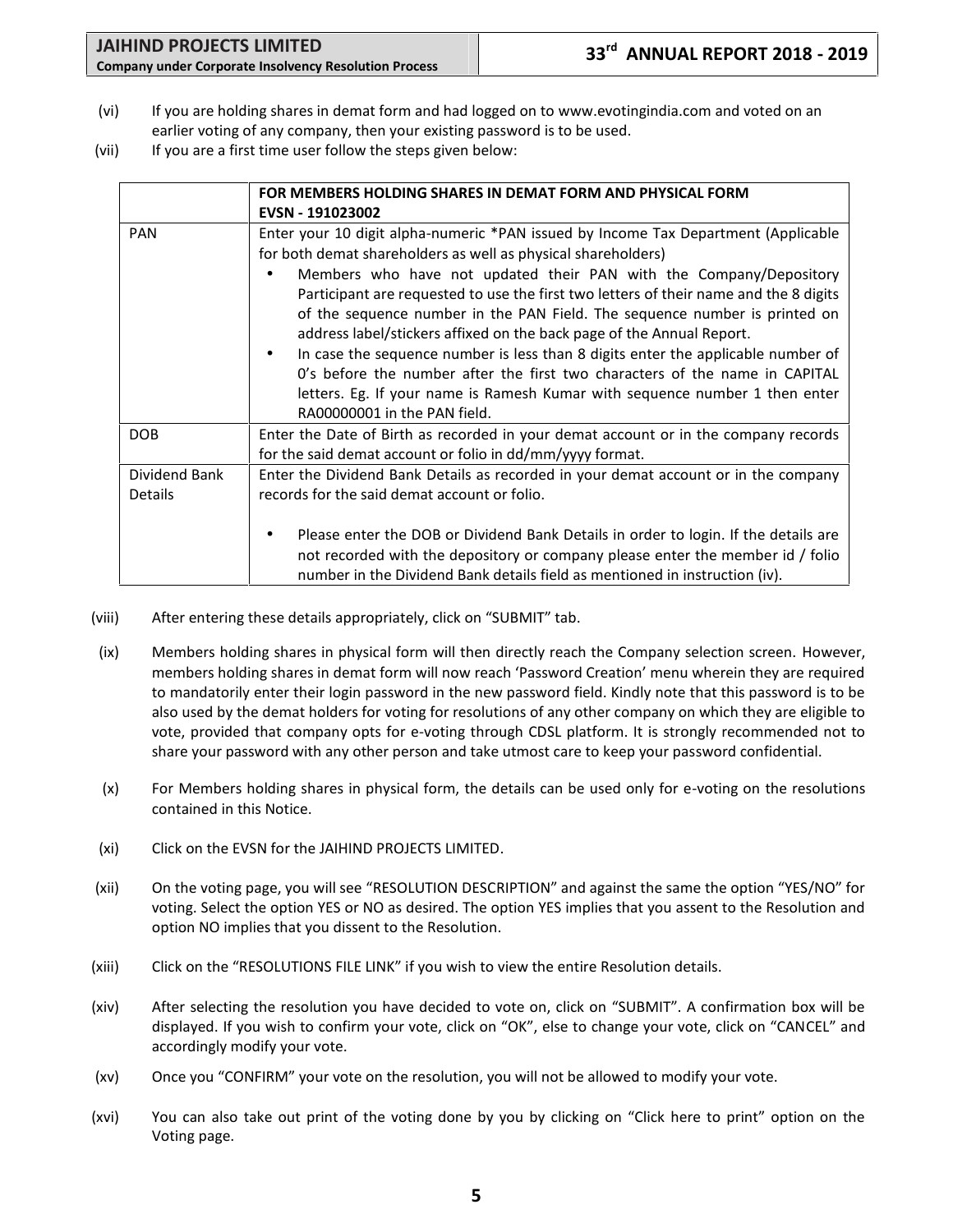- (xvii) If Demat account holder has forgotten the same password then enter the User ID and the image verification code and click on Forgot Password & enter the details as prompted by the system.
- (xviii) Shareholders can also cast their vote using CDSL's mobile app m-Voting available for android based mobiles. The m-Voting app can be downloaded from Google Play Store. Apple and Windows phone users can download the app from the App Store and the Windows Phone Store respectively. Please follow the instructions as prompted by the mobile app while voting on your mobile.
- (xix) Note for Non Individual Shareholders and Custodians
	- Non-Individual shareholders (i.e. other than Individuals, HUF, NRI etc.) and Custodian are required to log on to www.evotingindia.com and register themselves as Corporate.
	- A scanned copy of the Registration Form bearing the stamp and sign of the entity should be emailed to helpdesk.evoting@cdslindia.com.
	- After receiving the login details a compliance user should be created using the admin login and password. The Compliance user would be able to link the account(s) for which they wish to vote on.
	- The list of accounts should be mailed to helpdesk.evoting@cdslindia.com and on approval of the accounts they would be able to cast their vote.
	- A scanned copy of the Board Resolution and Power of Attorney (POA) which they have issued in favour of the Custodian, if any, should be uploaded in PDF format in the system for the scrutinizer to verify the same.

In case you have any queries or issues regarding e-voting, you may refer the Frequently Asked Questions ("FAQs") and e-voting manual available at www.evotingindia.com, under help section or write an email to helpdesk.evoting@cdslindia.com.

## **IN CASE OF MEMBERS RECEIVING THE PHYSICAL COPY:**

- **A.** Please follow all steps from sl. no. (i) to sl. no. (xviii) above to cast vote.
- **B.** The Members, whose names appear in the Register of Members / list of Beneficial Owners as on *12 th November,* 2019, i.e. the date prior to the commencement of book closure date are entitled to vote on the Resolutions set forth in this Notice. Members who have acquired shares after the dispatch of the Annual Report and before the book closure may approach the Company for issuance of the User ID and Password for exercising their right to vote by electronic means.

The Company has appointed **M/s. Abhishek Chhajed & Associates, Practicing Company Secretary**, to act as the Scrutinizer, for conducting the scrutiny of the votes cast. The Members desiring to vote through electronic mode may refer to the detailed procedure on e-voting given hereinabove.

- 6. The Register of Directors' and Key Managerial Personnel and their shareholding maintained under Section 170 of the Companies Act, 2013.
- 7. Members holding shares in demat form are hereby informed that bank particulars registered with their respective Depository Participant(s), with whom they maintain their demat accounts, will be used by the Company for payment of dividend. The Company or its Registrar cannot act on any request received directly from the Members holding shares in demat form for any change in bank particulars. Members holding shares in demat form are requested to intimate any change in their address and / or bank mandate to their Depository Participants immediately.
- 8. Members holding shares in physical form are requested to intimate any change of address and/or bank to M/s. Link Intime India Private Limited, Registrar and Share Transfer agent of the Company immediately.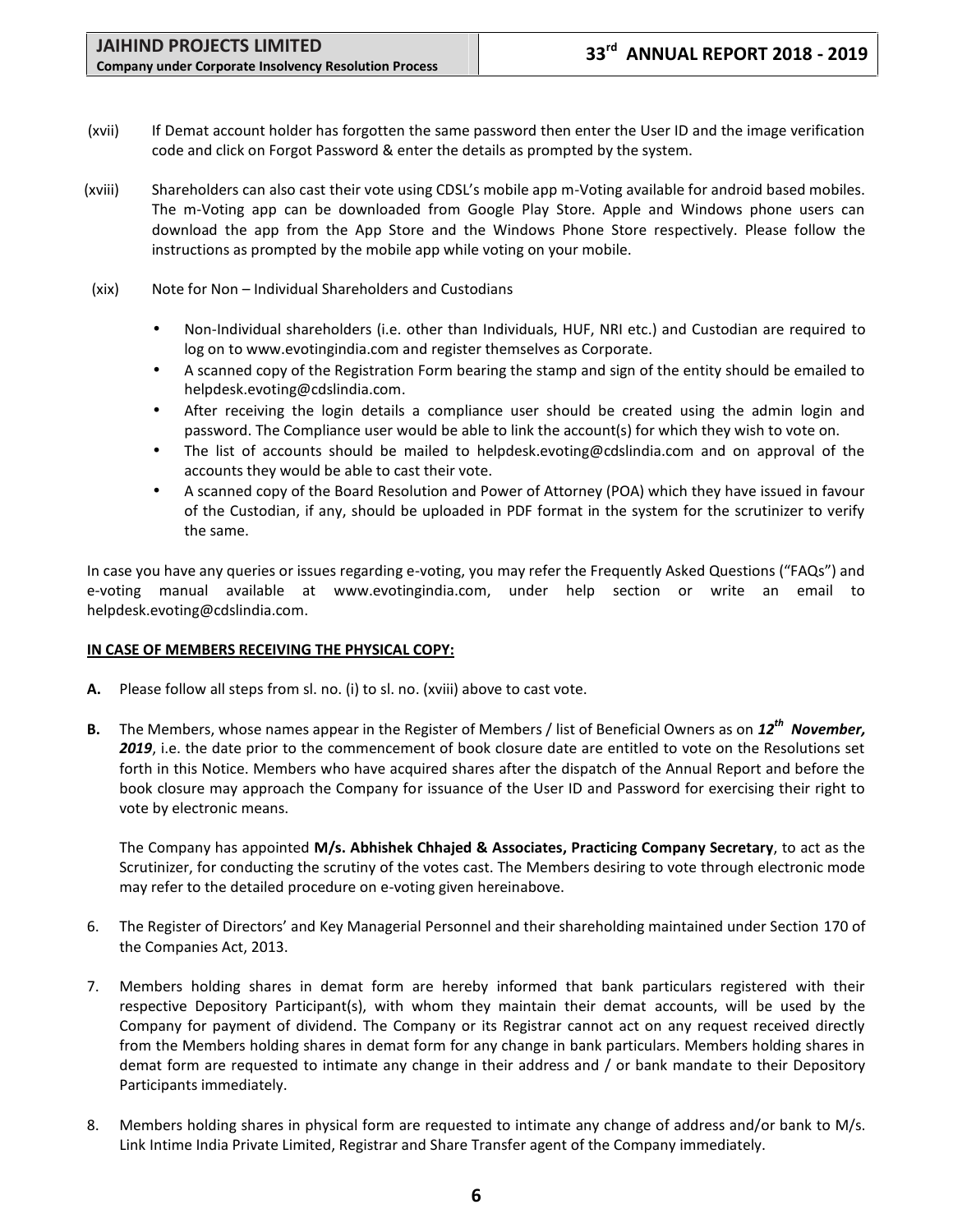- 9. The Securities and Exchange Board of India has mandated submission of Permanent Account Number (PAN) by every participant in securities market. Members holding shares in demat form are, therefore, requested to submit PAN details to the Depository Participants with whom they have demat accounts. Members holding shares in physical form can submit their PAN details to M/s. Link Intime India Private Limited, Registrar and Share Transfer agent of the Company.
- 10. For convenience of the Members and proper conduct of the meeting, entry to the meeting venue will be regulated by Attendance Slip. Members are requested to sign at the place provided on the Attendance Slip and hand it over at the registration counter.
- 11. Members desiring any information relating to the accounts are requested to write to the Company at its registered office well in advance so as to enable the management to keep the information ready.
- 12. The voting rights of Shareholders shall be in proportion to their shares of the paid up capital of the Company as on the Cut Off date i.e. *12th November, 2019*,
- 13. On receipt of the requisite number of votes, the resolutions shall be deemed to have been passed on the date of the Annual General Meeting of the Company.

**For Jaihind Projects Limited (Company under Corporate Insolvency Resolution Process)**

**Place: Ahmedabad Date: 10.10.2019**

**Parthiv Parikh Chetan K. Tolani Resolution Professional Whole-time Director IBBI/IPA-002/IP-N00369/2017-2018/11063 DIN: 02529867**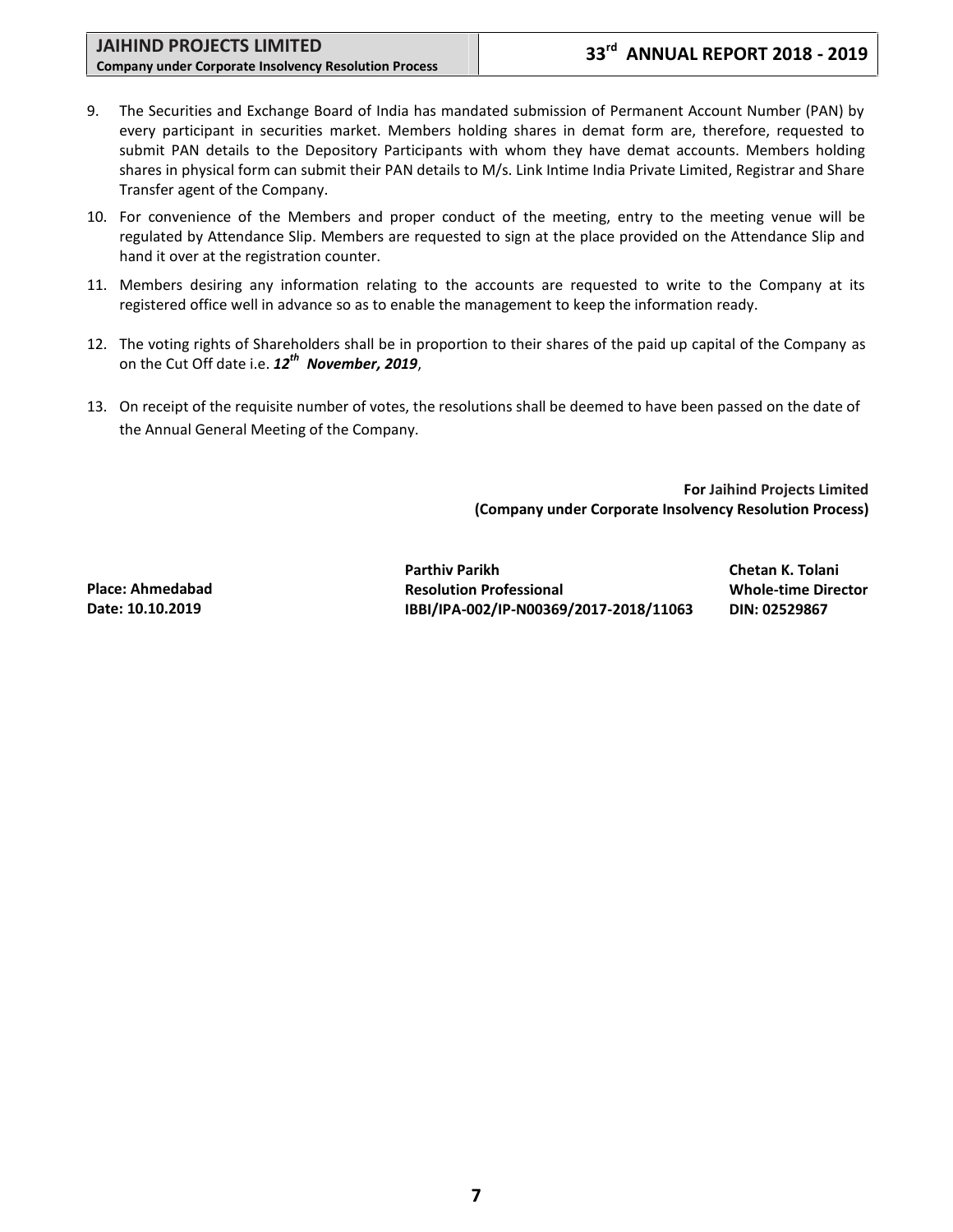### **JAIHIND PROJECTS LIMITED Company under Corporate Insolvency Resolution Process**

# **33rd ANNUAL REPORT 2018 - 2019**

Regd. office :-3rd Floor, Venus Atlantis, Nr. Reliance Petrol Pump, Nr. Prahladnagar Garden, Anandnagar Road, Vejalpur Ahmedabad - 380 002, Website :- www.jpl.co.in Mail us on :- cs@jpl.in ip.jaihind@rbsa.in Ph. No. : - 079- 40501300 CIN : L45201GJ1985PLC008338



## **ATTENDANCE SLIP**

Please complete this Attendance slip and hand it over at the entrance of the Meeting Hall. It helps us to make proper arrangements. Failures to bring this Attendance Slip create unnecessary inconvenience to you. Please write below

Reg. Folio No

DP ID Client ID

I hereby record my presence at the 33<sup>rd</sup> Annual General Meeting of the Company held on 19<sup>th</sup> November, 2019 at 9:30 A.M. at 3rd Floor, Venus Atlantis Nr. Reliance Petrol Pump, Nr. Prahladnagar Garden, Anandnagar Road, Vejalpur Ahmedabad - 380 002.

Full Name of the Members/Proxy

(In Block Letters, to be filled in if the proxy attends instead of the Member)

\_\_\_\_\_\_\_\_\_\_\_\_\_\_\_\_\_\_\_\_\_\_\_\_\_\_ Members/ Proxy Signature

Application to the members holding shares in electronic form.

NOTES:

- 1. Members/ Proxy holders are requested to bring their copy of the Notice with them at the Meeting.
- 2. Please carry with you this Attendance Slip and hand over the same duly completed, stamped signed at the space provided, at the entrance of the Meeting Hall.
- 3. Shareholders / Proxy holders should bring their copy of the Annual Report for the meeting.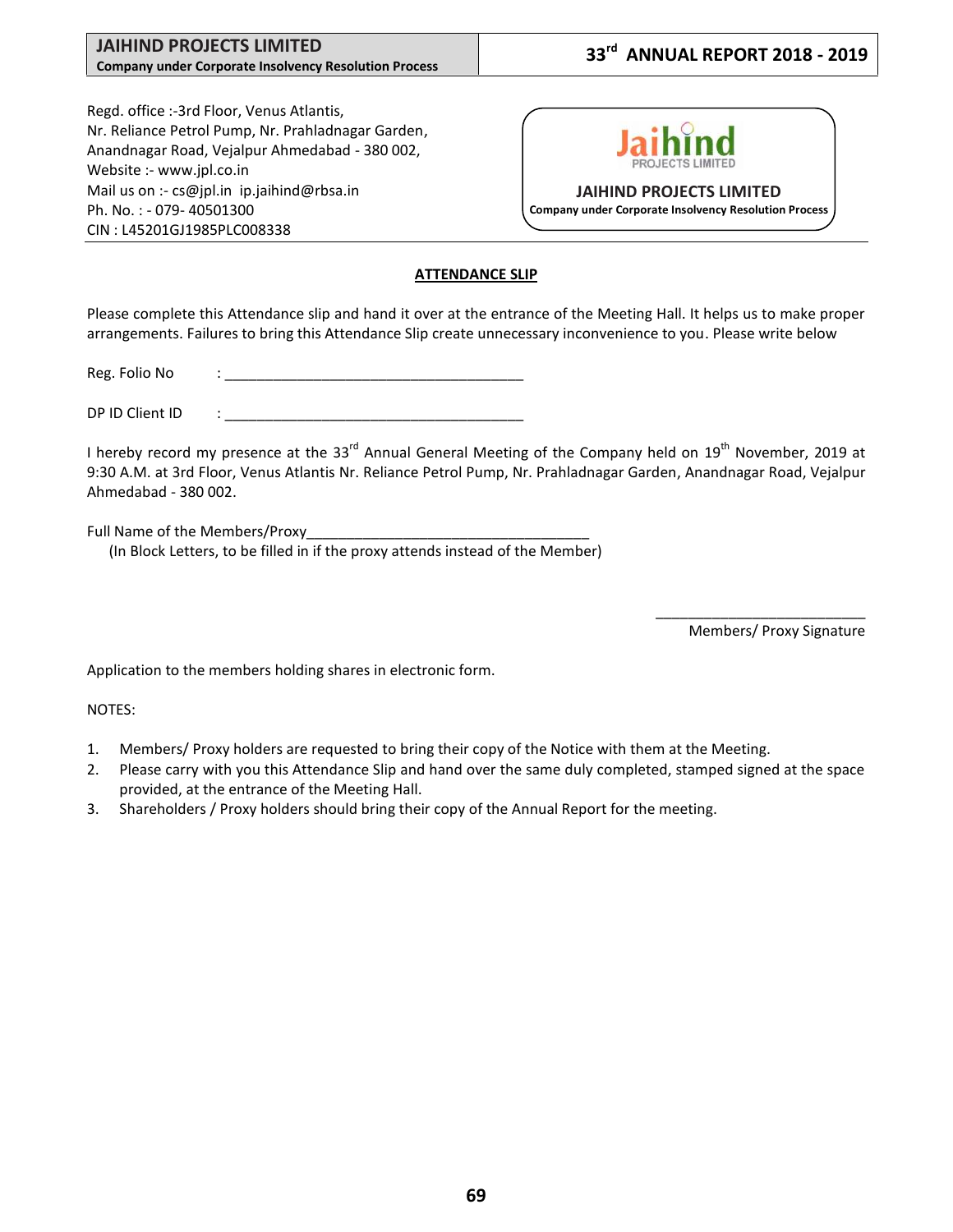#### **JAIHIND PROJECTS LIMITED Company under Corporate Insolvency Resolution Process**

# **33rd ANNUAL REPORT 2018 - 2019**

Regd. office :- 3rd Floor, Venus Atlantis, Nr. Reliance Petrol Pump, Nr. Prahladnagar Garden, Anandnagar Road, Vejalpur Ahmedabad - 380 002, Website :- www.jpl.co.in Mail us on :- cs@jpl.in ip.jaihind@rbsa.in Ph. No. : - 079- 40501300 CIN : L45201GJ1985PLC008338



#### **JAIHIND PROJECTS LIMITED**

**Company under Corporate Insolvency Resolution Process**

## **PROXY FORM - MGT-11 33rd ANNUAL GENERAL MEETING ON 19th NOVEMBER, 2019**

[Pursuant to section 105(6) of the Companies Act, 2013 and rule 19(3) of the Companies (Management and Administration) Rules, 2014]

| E-mail ID:                      |                       |
|---------------------------------|-----------------------|
| Folio No/Client ID*:            |                       |
| $DP$ $ID^*$ :                   |                       |
|                                 |                       |
| 1.                              |                       |
| Address: ______________________ |                       |
| or failing him,                 |                       |
| 2.                              |                       |
|                                 | Signature: Signature: |

| $\sim$<br>.<br><br>۰۱۷<br><u>. м</u><br>. .<br>______ | <u>.</u> | $-$<br>iname. | нан<br>. .<br>- |
|-------------------------------------------------------|----------|---------------|-----------------|
|                                                       |          |               |                 |

as my/our proxy to attend and vote (on a poll) for me/us and on my/our behalf at the 33<sup>rd</sup> Annual General Meeting of the company, to be held on 19<sup>th</sup> day of November, 2019 at 9:30 A.M. at 3rd Floor, Venus Atlantis Nr. Reliance Petrol Pump, Nr. Prahladnagar Garden, Anandnagar Road, Vejalpur Ahmedabad - 380 002, and at any adjournment thereof in respect of such resolutions as are indicated below:

| Resolution No.                  | Resolution(s)                                                                                                                                                                            |
|---------------------------------|------------------------------------------------------------------------------------------------------------------------------------------------------------------------------------------|
| <b>ORDINARY BUSINESS</b>        |                                                                                                                                                                                          |
|                                 | Receive, Consider and adopt the Audited Financial Statement of the company for the<br>Financial Year ended 31 <sup>st</sup> March, 2019, Director's Report and Auditor's Report Thereon. |
| To re-appoint Statutory auditor |                                                                                                                                                                                          |

Signed this………… day of…………… 2019 Signature of Shareholder

Please Affix Revenue Stamp

Signature of Proxy holder\_

Note:

 This form of proxy in order to be effective should be duly completed and deposited at the Registered Office of the Company, not less than 48 hours before the commencement of the Meeting.

Please complete all details including details of member(s) in above box before submission.